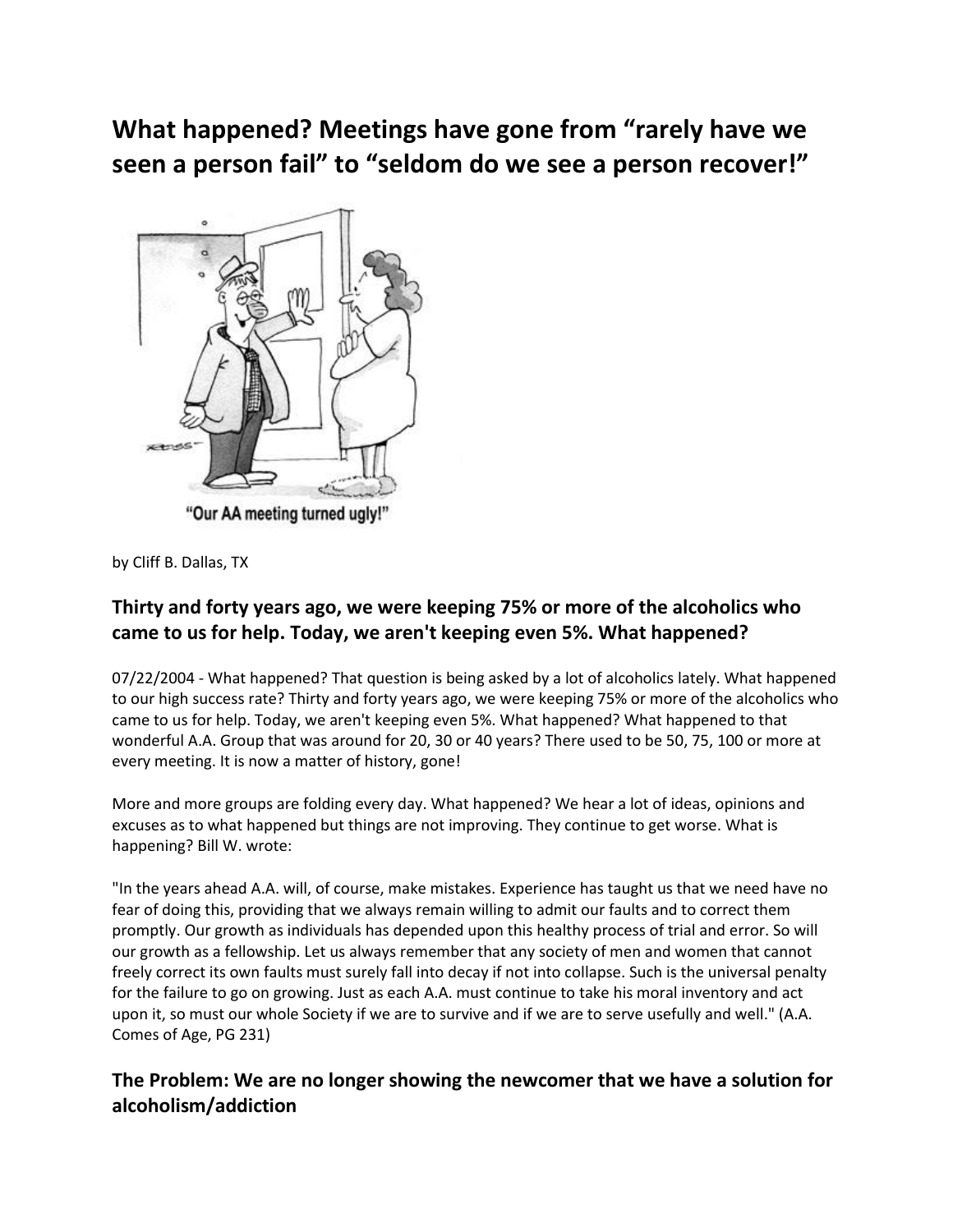With so very few finding lasting sobriety and the continued demise of AA groups, it is obvious that we have not remained willing to admit our faults and to correct them promptly. It appears to me that the Delegate of the Northeast Ohio Area, Bob Bacon, identified our mistakes and our faults when he talked to a group of AA's in 1976. He said, in essence, we are no longer showing the newcomer that we have a solution for alcoholism. We are not telling them about the Big Book and how very important that Book is to our long term sobriety. We are not telling them about our Traditions and how very important they are to the individual groups and to Alcoholics Anonymous as a whole.

#### **Today, we are using our meeting time for drunk-a-logs, a discussion of our problems, ideas and opinions or "my day" or "my way."**

Rather, we are using our meeting time for drunk-a-logs, a discussion of our problems, ideas and opinions or "my day" or "my way." Having been around for a few years, and reflecting on what Bob Bacon had to say, it would appear that we have permitted newcomers to convince the old-timers that they have a better idea. They had just spent 30 or more days in a treatment facility where they had been impressed with the need to talk about their problems in Group Therapy Sessions. They had been told that it didn't make any difference what their real problem was; A.A. had the "best program." They were told that they should go to an A. A. meeting every day for the first 90 days out of treatment. They were told that they shouldn't make any major decisions for the first year of their sobriety. And what they were told goes on and on, most of which are contrary to the program of Alcoholics Anonymous!

Apparently, what they were told sounded pretty good to the A.A. members who were here when the Treatment Center clients started showing up at our meetings. And a lot of the A.A. members liked the idea of the treatment centers because the centers provided a place where they could drop off a serious drinker, if he or she had insurance. That eliminated some of the inconveniences we had been plagued with before; having to pour orange juice and honey or a shot of booze down a vibrating alky to help them "detox."

When A.A. was very successful, the folks who did the talking in meetings were recovered alcoholics. The suffering and untreated alcoholics listened. After hearing what it takes to recover, the newcomer was faced with a decision; "Are you going to take the Steps and recover or are you going to get back out there and finish the job?" If they said they "were willing to go to any length," they were given a sponsor, a Big Book and began the process of recovery by taking the Steps and experiencing the Promises that result from that course of action. This process kept the newcomer involved in working with others and continued the growth of our Fellowship.

Our growth rate was approximately 7% per year and the number of sober members of Alcoholics Anonymous doubled every 10 years. With the advent of the rapid growth of the Treatment Industry, the acceptance of our success with alcoholics by the judicial system and endorsement of physicians, psychiatrists, psychologists, etc., all kinds of people were pouring into A.A. at a rate greater than we had ever dreamed possible. Almost without realizing what was happening, our meetings began changing from ones that focused on recovery from alcoholism to "discussion or participation" types of meetings that invited everyone to talk about whatever was on their mind. The meetings evolved from a program of spiritual development to the group therapy type of meeting where we heard more and more about "our problems" and less and less about the Program of Recovery in the Big Book and the preservation of our Fellowship by adhering to our Traditions.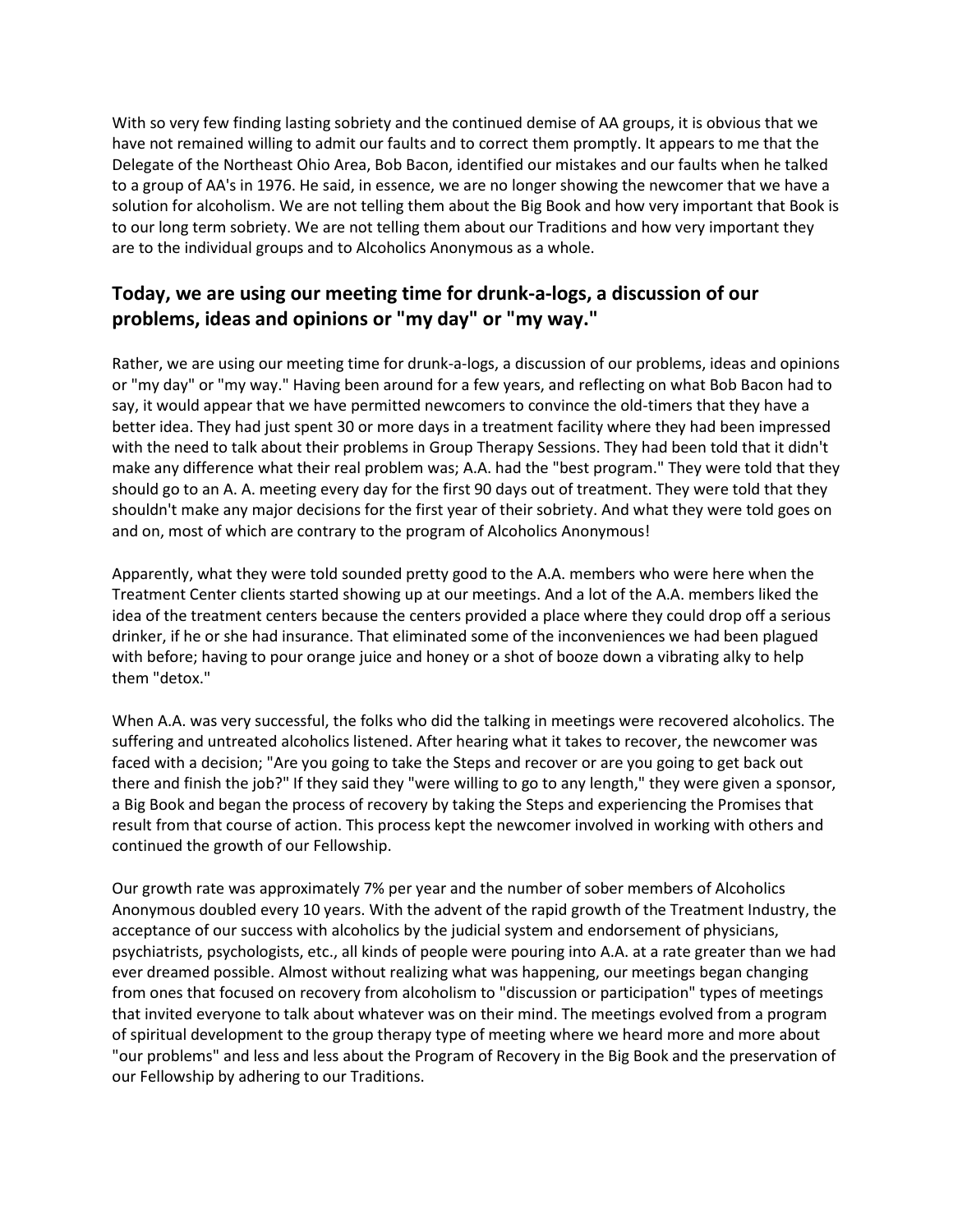What has been the result of all this? Well, never have we had so many coming to us for help. But never have we had such a slow growth rate which has now started to decline. For the first time in our history, Alcoholics Anonymous is losing members faster than they are coming in and our success rate is unbelievably low.

## **Statistics from the Intergroup Offices of some major cities indicate less than 5% of those expressing a desire to stop drinking is successful for more than one year; a far cry from the 75% reported by Bill W. in the Forward to the Second Edition.**

The change in the content of our meetings is proving to be misery-traps for the newcomer and in turn, misery-traps for the groups that depend on the "discussion or participation" type meetings. Why is this? The answer is very simple. When meetings were opened so that untreated alcoholics and non-alcoholics were given the opportunity to express their ideas, their opinions, air their problems and tell how they were told to do so where they came from, the confused newcomer became more confused with the diversity of information that was being presented. More and more they were encouraged to "just go to meetings and don't drink" or worse yet, "go to 90 meetings in 90 days." The newcomer no longer was told to take the Steps or get back out there and finish the job.

In fact, they are often told, "Don't rush into taking the Steps. Take your time." The alcoholics who participated in the writing of the Big Book didn't wait. They took the Steps in the first few days following their last drink. Thank God, there are those in our Fellowship, like Joe and Charlie, Wally, etc., who have recognized the problem and have started doing something about it. They are placing the focus back on the Big Book.

#### **There have always been a few groups that would not yield to the group therapy trend.**

There have always been a few groups that would not yield to the group therapy trend. They stay firm to their commitment to try to carry a single message to the suffering alcoholic. They tell the newcomer "we have had a spiritual awakening as the result of these Steps and if you want to recover, we will see to it that you have a sponsor who has recovered and will lead you along the path the first 100 laid down for us."

Recovered alcoholics have begun founding groups that have a single purpose and inform the newcomer that until, they have taken the steps and recovered, they will not be permitted to say anything in meetings. They will listen to recovered alcoholics, they will take the Steps, they will recover, and then they will try to pass their experience and knowledge on to the ones who are seeking the kind of help we provide in Alcoholics Anonymous.

As this movement spreads, as it is beginning to, Alcoholics Anonymous will again be very successful in doing the one thing God intended for us to do and that is to help the suffering alcoholic recover. If the newcomer has decided he or she wants what we have and is willing to go to any length to recover, we ask the newcomer to take and apply our Twelve Steps to his or her life and protect our Fellowship by honoring our Twelve Traditions.